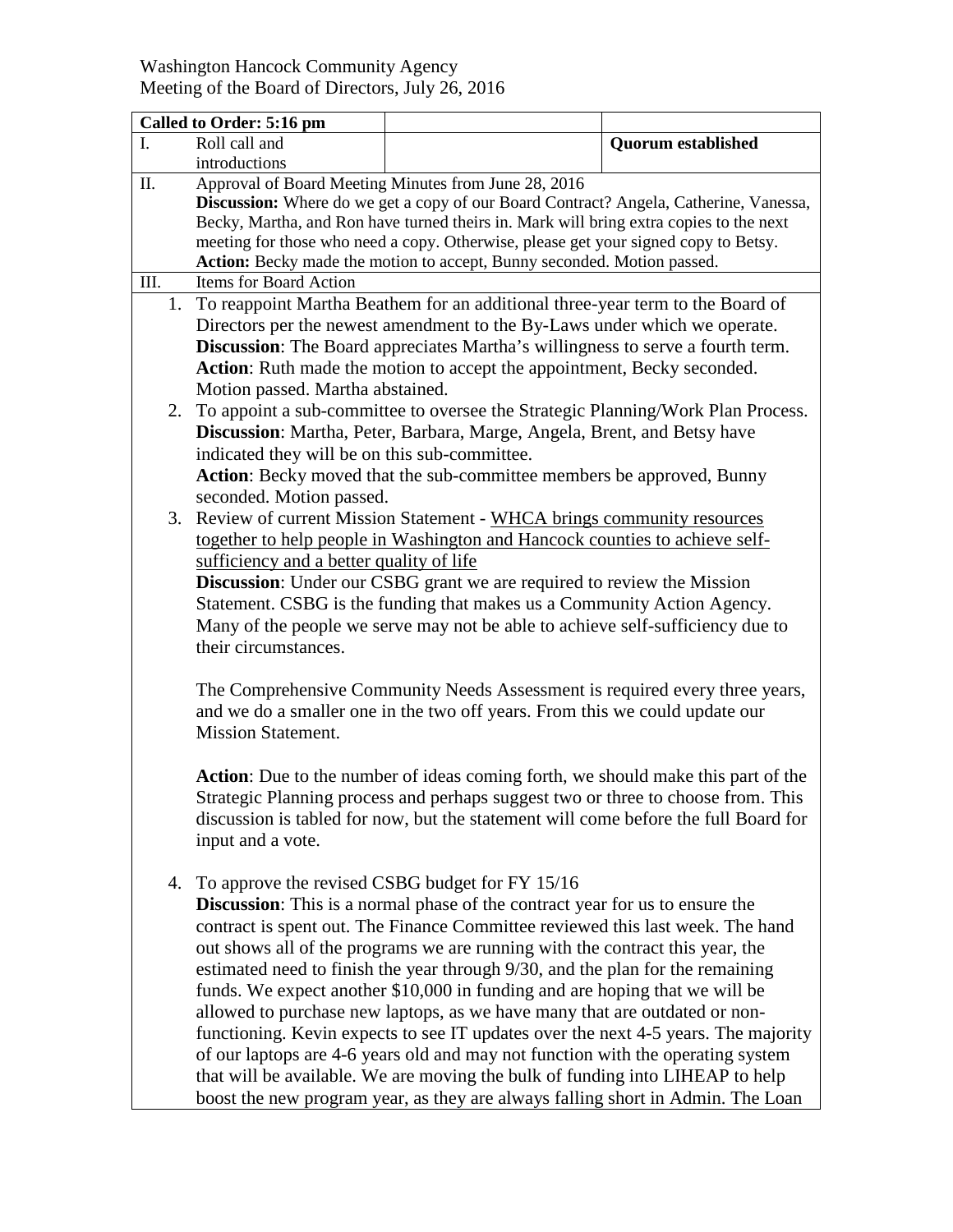Officer, who also handles the Navigator program, needs additional funding due to the increase in work for that program vs. the decrease in work in Navigator. Kevin, Joe, Bobbi, and Kevin reviewed this in depth and Mark feels this is a good plan.

Ruth asked that the Strategic Planning sub-committee keep in mind that the CSBG contract has 6 out of 8 column headers that have self-sufficiency in the title. This is the vernacular that the CSBG network uses for the contract.

**Action**: Martha made the motion to approve the revised CSBG budget for FY 15/16, Bunny seconded. Motion passed.

**New Business** 

| IV. | Reports                                                                                                         |  |  |
|-----|-----------------------------------------------------------------------------------------------------------------|--|--|
| 1.  | Board Boot Camp Presentation - Ruth Sousa and Margaret Wolford - Ruth                                           |  |  |
|     | encourages anyone to go; it was a really good introduction and it helped her                                    |  |  |
|     | understand the importance and gravity of serving on a Board; she is thinking                                    |  |  |
|     | about signing up for the advanced class. Margaret attending the advanced class;                                 |  |  |
|     | be prepared to learn something new about your own Board. The next training is                                   |  |  |
|     | Tuesday, September 20 from 8-4 in Bangor at the Hilton Garden Inn. Please let                                   |  |  |
|     | Mark know if you are interested in attending and he will register you.                                          |  |  |
| 2.  | Building Committee Report – The plans were shown to the Board and description                                   |  |  |
|     | of some changes to the new portion of the building were mentioned. There is a                                   |  |  |
|     | meeting next Friday to go over more details. They expect to have a presentation                                 |  |  |
|     | ready for Board approval at August's meeting.                                                                   |  |  |
| 3.  | Transportation Presentation - Cheryl Robbins - A fact sheet was handed out and                                  |  |  |
|     | Cheryl expanded on the information. We are currently working on the new RFP                                     |  |  |
|     | through DHHS their programs; this contract was around \$500K last year. If                                      |  |  |
|     | anyone knows of a CDL licensed driver with a $P \& S$ endorsement, or anyone                                    |  |  |
|     | with a clean driving record, please send them Cheryl's way. There is a great need.                              |  |  |
|     | We were just awarded \$12K from the Maine Cancer Foundation, which is for                                       |  |  |
|     | anyone who is undergoing treatment. Can we do fee for service? We can. In town                                  |  |  |
|     | trips are easier to do than those outside of a City center. The fee is \$2. Just give                           |  |  |
|     | Transportation a call. Do you have the capacity to provide a ride for a group (of                               |  |  |
|     | seniors) who may call and want to do a day trip for shopping? We try to make it                                 |  |  |
|     | work if we have the vehicle and driver available. They are trying to set something                              |  |  |
|     | up in Jonesport/Beals/Addison but have had no interest. Please let any groups you                               |  |  |
|     | may know of who would like to do a shopping trip. They focus on various areas                                   |  |  |
|     | and hang flyers to get interest. There are plenty of calls for medical trips but                                |  |  |
|     | nothing coming in for the shopping routes. All full-time drivers are driving a<br>minimum of 50 hours per week. |  |  |
| 4.  | President's Report – Betsy Fitzgerald – We are busy on several fronts. Anytime                                  |  |  |
|     | you want to be part of something please feel free to join in. You do not have to be                             |  |  |
|     |                                                                                                                 |  |  |

- a member of the committee to chime in.
- 5. Development Committee Report Barbara Clark The Keeler Foundation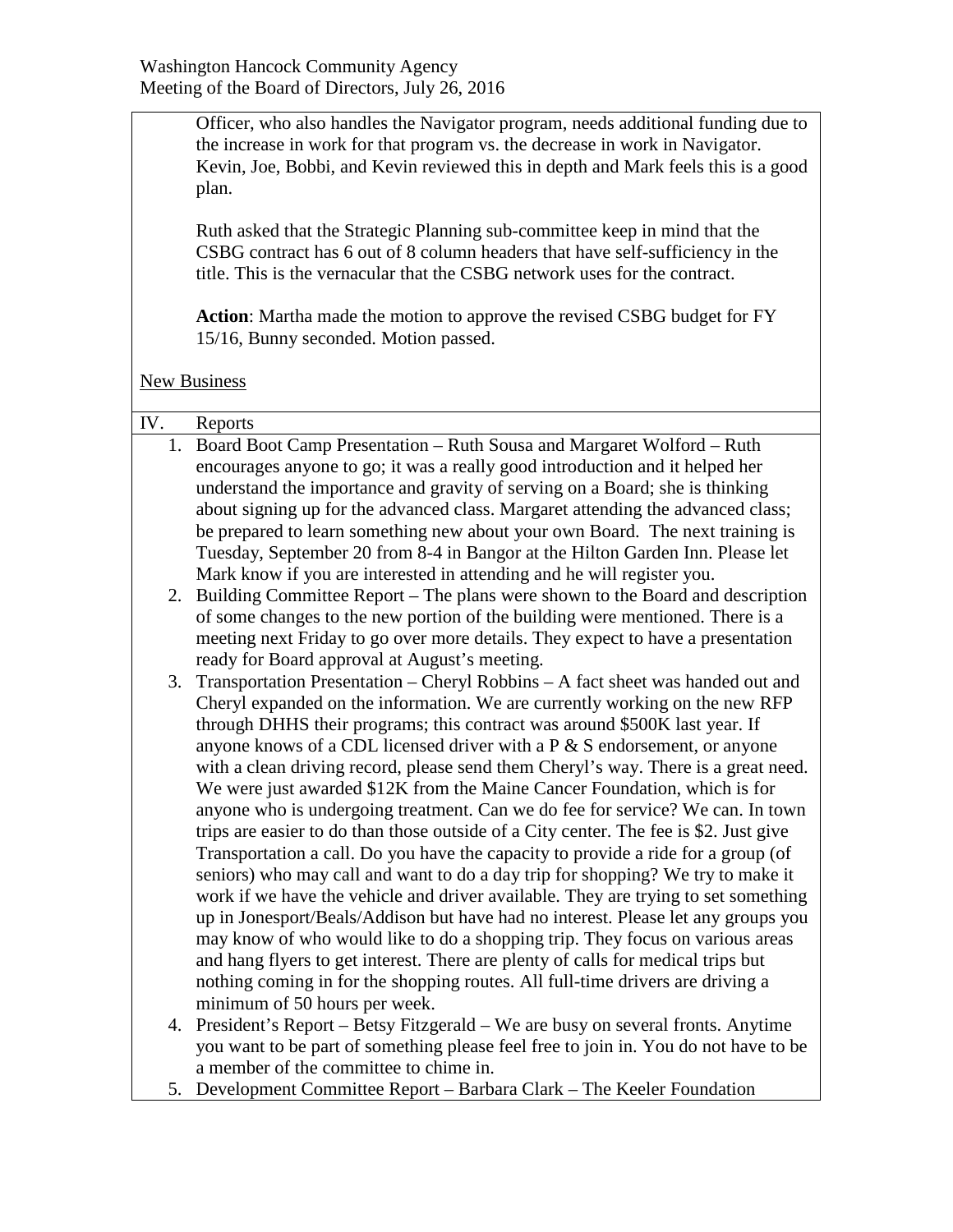awarded \$40K to Nurse Bridging; Davis Family Foundation also awarded Nurse Bridging \$20K; Transportation received \$12K from Davis Family; WIC was submitted on July 7; Friendship Cottage continues to raise funds to purchase the van, with \$12,532 raised thus far; the FC Open House was a success again this year; St Dunstan's has once again committed to give funds from their Christmas Fair to THAW and Friendship Cottage; the Annual Report is back from the printer's and looks very good, Mark will bring copies for everyone next meeting; Bucket campaign has brought in \$2885, with three new donors; August 22-26 is the week of the community BBQs, visiting Jonesport, Lubec, Calais, Bucksport, Ellsworth, in that order; Bernie Sund was very helpful in identifying a Jonesport space; we will have a  $50<sup>th</sup>$  Anniversary insert in the Ellsworth American, there was a request for 40-50 vendors for the EA to contact about advertising, and we will all get our pictures taken and will have descriptions of our programs.

- 6. Executive Directors Report Mark Green there is a NAMI training on Mental Health First Aid for key staff on July 27, to assist them with working with anyone who may be in a mental health crisis when they come in.
- 7. Finance Directors Report Kevin Bean We were supposed to have a presentation from Bar Harbor Trust Services, but due to a miscommunication they did not make it today. We can have the presentation in September or November depending on Board preference. The Board agreed to September's meeting. The Finance Committee met last week and reviewed CSBG and June financials. Cash went down due to ARs, Maine Housing is still wrestling with the March billing to get that paid, Housing ARs are close to \$500K. There are currently three weatherization programs running, with a fourth starting in October; Kevin and Jen will keep an eye on administrative costs to ensure those are not spent before program costs; there has been a decrease in deferred revenue, down to \$500K, which is ok; there is a \$1.2M outstanding AR balance, which Kevin will be concentrating on getting down to our norm of \$800K by the end of September; there is a surplus of \$93K, he expects that to go up a little from some unrestricted programs in Transportation; revenues and expenses are about 2-3% under budget; we have about \$400K in cash; the loans we had with the bank for HHG have been paid off; HHG is doing fairly well, we have had two cash sales in July and have held around 20 vehicles in inventory with 7-8 in Ellsworth and the rest being worked on in Cutler or at Harmon's in Ellsworth, we have started to have success in going to the auction, Kevin hopes to start reducing the deficit very soon; Friendship Cottage continues to see improvement in their billable hours and were only 33 hours short of their June budget, Kevin is feeling very good about that.

Is it appropriate for HHG to advertise any of its vehicles in the paper, and would it be cost effective to do so? We are uncertain, but there is good exposure on the Bucksport Rd in Ellsworth and there have been several people who have stopped to inquire. The loan applications are sporadic so we never know when we may have a good candidate for a particular car. This is certainly something we can look into. Stacie Roberson has taken the bull by the horns with the program and has done well getting vehicles and getting them ready for sale. We still have the primary focus of assisting low-income individuals. There have been some repeat